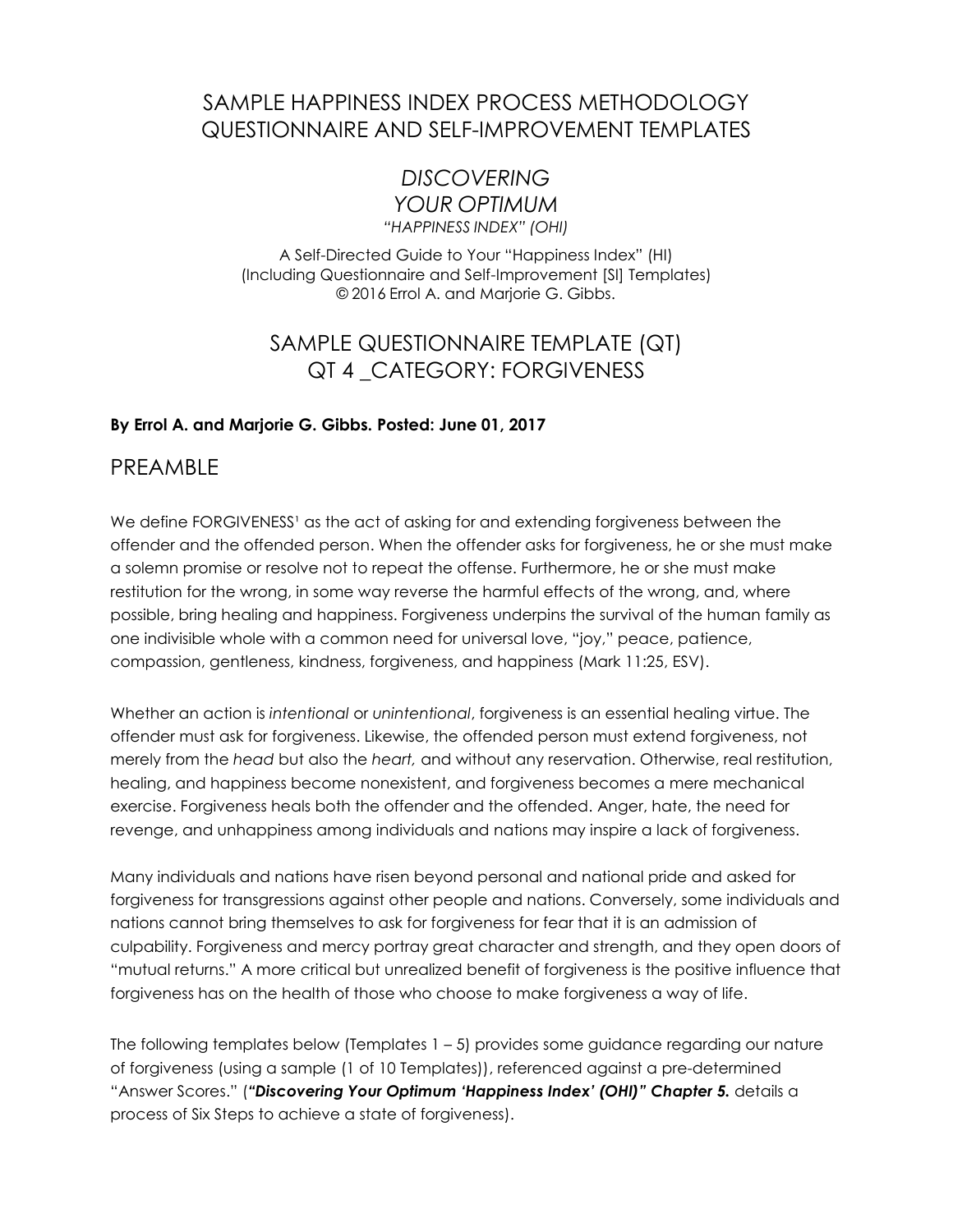## QT 4\_CATEGORY: FORGIVENESS<sup>1</sup> ANSWER THE QUESTIONNAIRE USING "ABSOLUTE SCORES" 0 OR 10

 $\Gamma$ 

|                                                                | HI Questionnaire Template (QT) 4_Category: FORGIVENESS<br>A Self-Directed Guide to Your "Happiness Index" (HI) |   |                              |   |                                       |                         |     |
|----------------------------------------------------------------|----------------------------------------------------------------------------------------------------------------|---|------------------------------|---|---------------------------------------|-------------------------|-----|
| Legend: Y (Yes) + N (No) = T (Total)<br>10 = The Optimum Score |                                                                                                                |   | Personal<br>Answer<br>Scores |   | Reference<br>Optimum Answer<br>Scores |                         |     |
| Q                                                              | <b>QUESTIONS:</b>                                                                                              | Y | $\overline{N}$               | T | Y                                     | $\overline{\mathsf{N}}$ | T   |
| Q1.                                                            | Do you exercise forgiveness<br>regardless of the wrong?                                                        |   |                              |   | 10                                    | 0                       | 10  |
| $Q2$ .                                                         | Would you forgive anyone<br>regardless of his or her race,<br>color, culture, or religion?                     |   |                              |   | 10                                    | 0                       | 10  |
| Q3.                                                            | Would you ask for forgiveness<br>if you hurt someone?                                                          |   |                              |   | 10                                    | 0                       | 10  |
| Q4.                                                            | Do you consider forgiveness<br>an excuse for the person's<br>actions?                                          |   |                              |   | 0                                     | 10                      | 10  |
| Q5.                                                            | Have you ever refused to<br>forgive someone for his or her<br>wrongs?                                          |   |                              |   | 0                                     | 10                      | 10  |
| Q6.                                                            | Do you believe that one must<br>deserve forgiveness to<br>receive it?                                          |   |                              |   | $\mathbf 0$                           | 10                      | 10  |
| Q7.                                                            | Do you resurface issues after<br>you have forgiven someone?                                                    |   |                              |   | 0                                     | 10                      | 10  |
| Q8.                                                            | Do you believe that<br>unforgiveness can be<br>harmful?                                                        |   |                              |   | 10                                    | $\mathbf 0$             | 10  |
| Q9.                                                            | Do you believe that some<br>people do not deserve<br>forgiveness?                                              |   |                              |   | 0                                     | 10                      | 10  |
| $\overline{Q}10.$                                              | Do you believe that<br>forgiveness is a "spiritual"<br>attribute?                                              |   |                              |   | 10                                    | 0                       | 10  |
| SUBTOTAL SCORE =                                               |                                                                                                                |   |                              |   | 50                                    | 50                      | 100 |

#### Templates 1.

*'Extracted from: "Discovering Your Optimum 'Happiness Index' (OHI)"*  $-A$  *Self-Directed Guide to Your "Happiness Index" (HI) (Including Questionnaire and Self-Improvement [SI] Templates). © 2016 Errol A. and Marjorie G. Gibbs. All rights reserved.*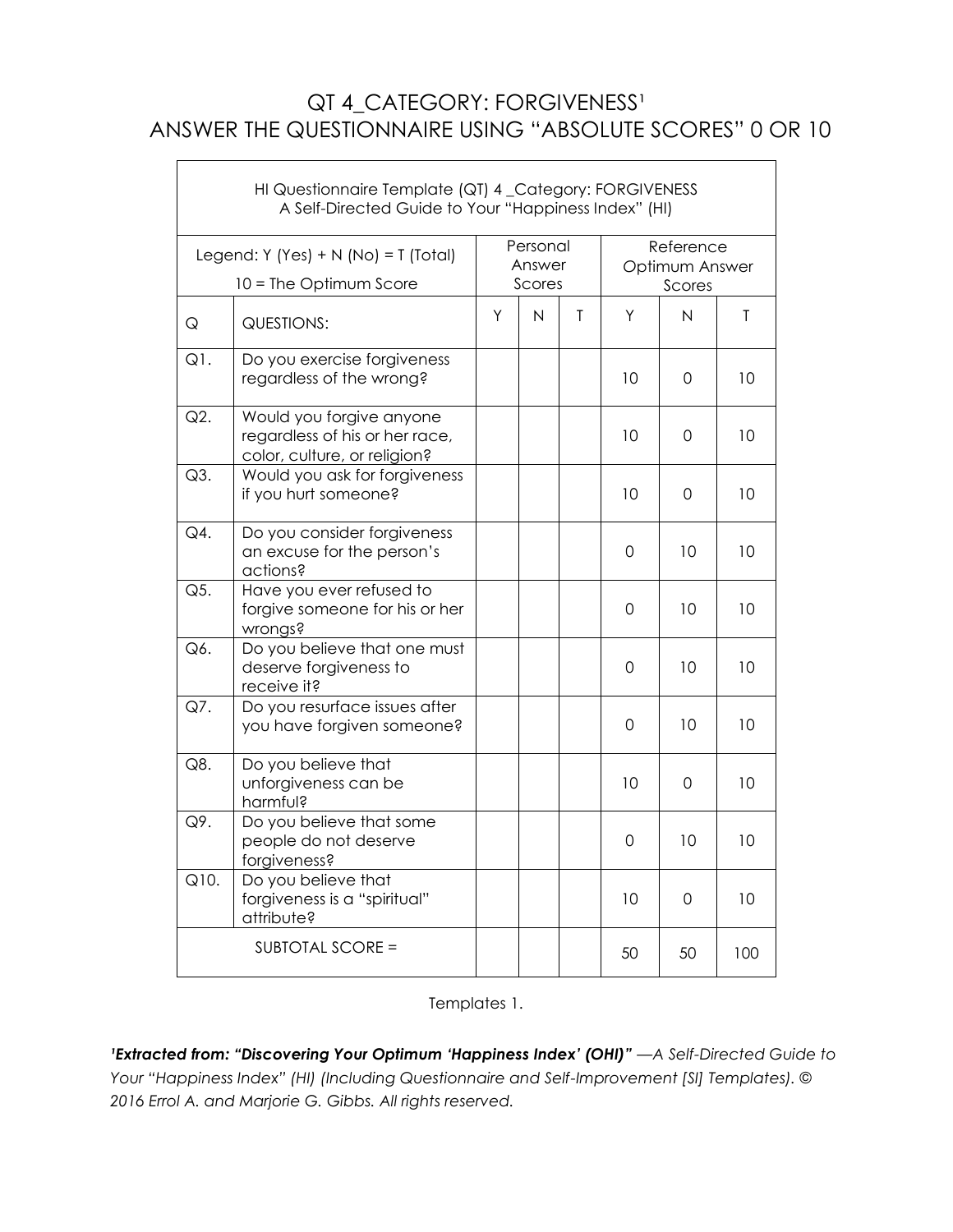### SAMPLE "HAPPINESS INDEX" (HI) SUMMARY QUESTIONNAIRE TEMPLATE (SQT)<sup>1</sup>

## POPULATED BY CATEGORY

٦

 $\mathsf{L}$ 

| "Happiness Index" (HI) Summary Questionnaire Template (SQT)<br>(A composite of all ten Questionnaire Templates (SQT) 1-10<br>A Self-Directed Guide to Your "Happiness Index" (HI) |                                      |   |                                  |              |                                       |                |              |
|-----------------------------------------------------------------------------------------------------------------------------------------------------------------------------------|--------------------------------------|---|----------------------------------|--------------|---------------------------------------|----------------|--------------|
| Legend: $Y = Yes$ , $N = No$ , $T =$<br>Total                                                                                                                                     |                                      |   | Personal<br><b>Answer Scores</b> |              | Reference<br>Optimum Answer<br>Scores |                |              |
| SQT<br>Template                                                                                                                                                                   | QC<br>Category                       | Υ | N                                | $\mathsf{T}$ | Υ                                     | $\overline{N}$ | $\mathsf{T}$ |
| SQT1.                                                                                                                                                                             | Career (C100)<br>(Attribute)         |   |                                  |              | 60                                    | 40             | 100          |
| SQT2.                                                                                                                                                                             | Character (C100)<br>(Achievement)    |   |                                  |              | 40                                    | 60             | 100          |
| SQT3.                                                                                                                                                                             | Education (E100)<br>(Achievement)    |   |                                  |              | 60                                    | 40             | 100          |
| SQT4.                                                                                                                                                                             | Forgiveness (F100)<br>(Attribute)    |   |                                  |              | 50                                    | 50             | 100          |
| SQT5.                                                                                                                                                                             | Health (H100)<br>(Achievement)       |   |                                  |              | 40                                    | 60             | 100          |
| SQT6.                                                                                                                                                                             | Humility (H100)<br>(Attribute)       |   |                                  |              | 50                                    | 50             | 100          |
| SQT7.                                                                                                                                                                             | Personality (P100)<br>(Attribute)    |   |                                  |              | 70                                    | 30             | 100          |
| SQT8.                                                                                                                                                                             | Religion (R100)<br>(Custom)          |   |                                  |              | 60                                    | 40             | 100          |
| SQT9.                                                                                                                                                                             | Self-Esteem (\$100)<br>(Achievement) |   |                                  |              | 60                                    | 40             | 100          |
| SQT10.                                                                                                                                                                            | Socialization (\$100)<br>(Custom)    |   |                                  |              | 90                                    | 10             | 100          |
| <b>TOTAL SCORE =</b>                                                                                                                                                              |                                      |   |                                  |              | 580                                   | 420            | 1,000        |

Template 2.

*lExtracted from: "Discovering Your Optimum 'Happiness Index' (OHI)" - A Self-Directed Guide to Your "Happiness Index" (HI) (Including Questionnaire and Self-Improvement [SI] Templates). © 2016 Errol A. and Marjorie G. Gibbs. All rights reserved.*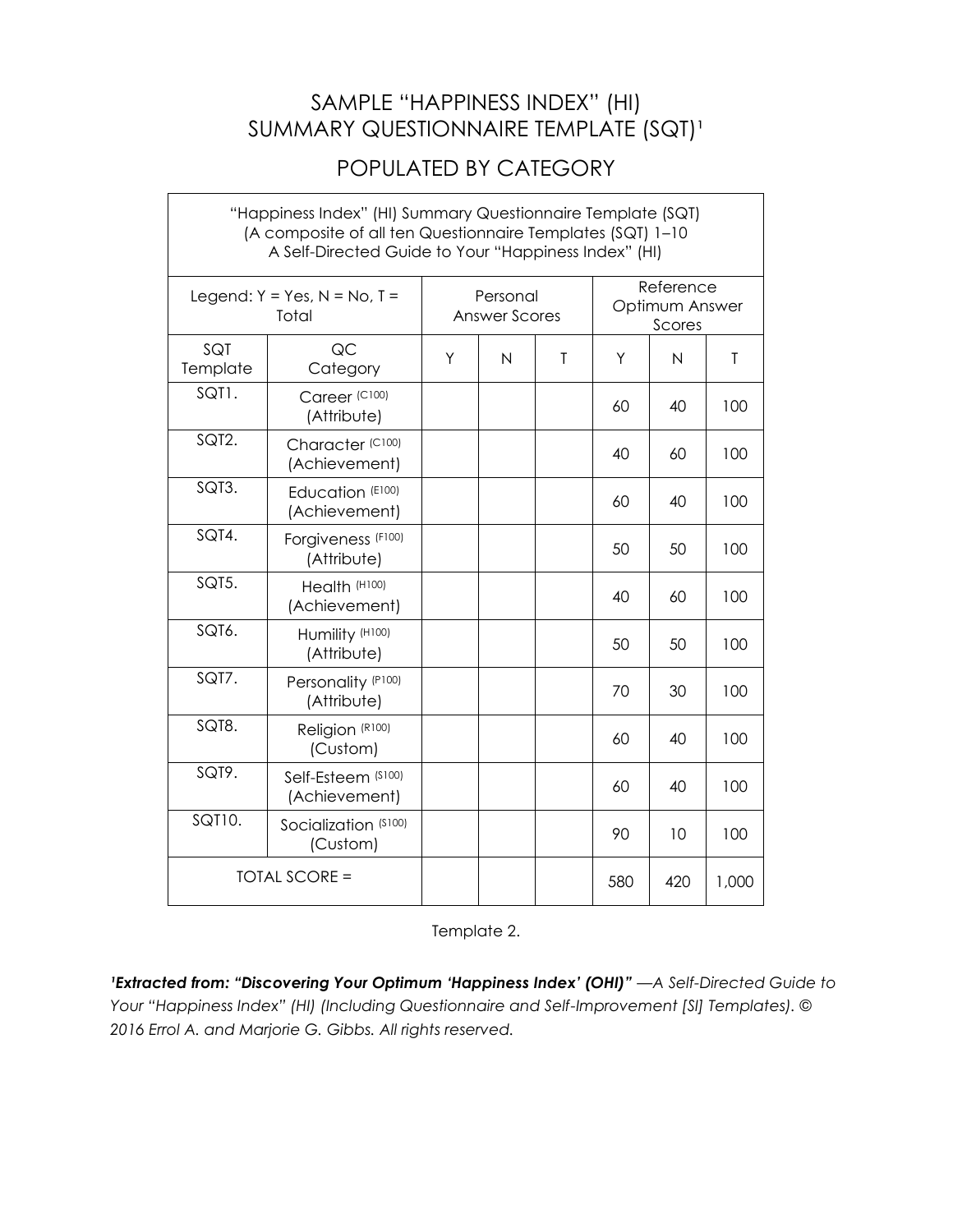## DISCOVERING YOUR OPTIMUM HAPPINESS INDEX (OHI)<sup>1</sup> QUESTIONNAIRE (PERSONAL NOTES)

| Q1.            |  |  |
|----------------|--|--|
|                |  |  |
| Q2.            |  |  |
|                |  |  |
|                |  |  |
| $Q3$ .         |  |  |
|                |  |  |
| Q4.            |  |  |
|                |  |  |
| Q5.            |  |  |
|                |  |  |
|                |  |  |
| Q6.            |  |  |
|                |  |  |
| Q7.            |  |  |
|                |  |  |
|                |  |  |
| $\mathsf{Q8}.$ |  |  |
|                |  |  |
| Q9.            |  |  |
|                |  |  |
| Q10.           |  |  |
|                |  |  |
|                |  |  |
| SUMMARY:       |  |  |
|                |  |  |
|                |  |  |
|                |  |  |
|                |  |  |
|                |  |  |
|                |  |  |

Template 3.

*lExtracted from: "Discovering Your Optimum 'Happiness Index' (OHI)"*  $-A$  *Self-Directed Guide to Your "Happiness Index" (HI) (Including Questionnaire and Self-Improvement [SI] Templates). © 2016 Errol A. and Marjorie G. Gibbs. All rights reserved.*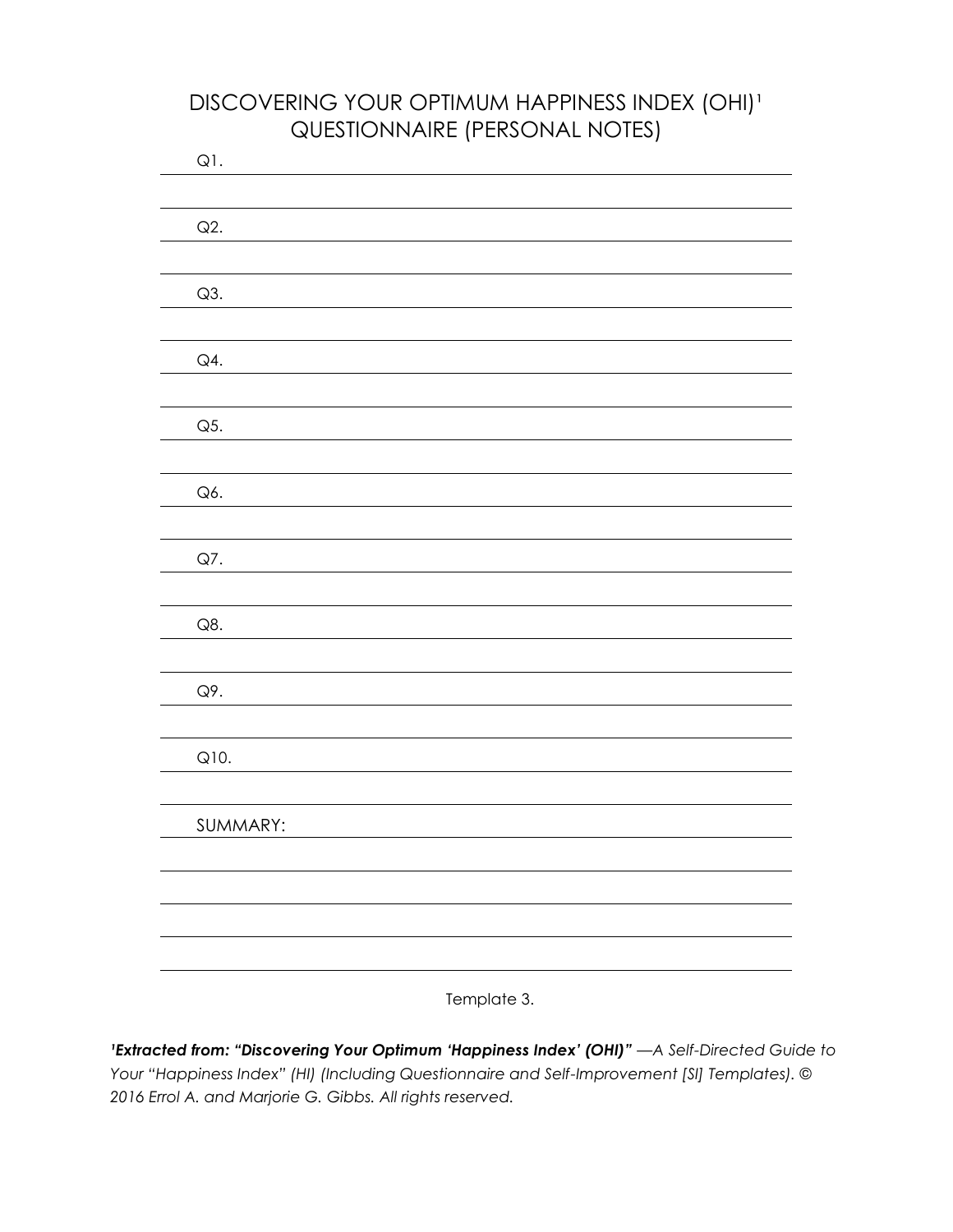# TRANSFER "YOUR" SCORE IN COLUMN"T" TO THE "HAPPINESS INDEX" MEASUREMENT TEMPLATE (HIMT) BELOW (REFERENCE: TEMPLATE 3)<sup>1</sup>

 $\mathsf{r}$ 

| "HAPPINESS INDEX" (HI) SCORE VERSUS RANGE VERSUS LEVEL |                     |                   |                   |                   |                              |
|--------------------------------------------------------|---------------------|-------------------|-------------------|-------------------|------------------------------|
| LEVEL                                                  | Level 1.            | Level 2.          | Level 3.          | Level 4.          | Level 5.                     |
| <b>RANGE</b>                                           | Very<br>Unhappy     | Unhappy           | Happy             | Very<br>Happy     | Optimum<br>Happiness<br>(OH) |
| <b>REFERENCE</b><br>SCORE <sup>1</sup>                 | $0 - 200$<br>Points | 201-400<br>Points | 401-600<br>Points | 601-800<br>Points | 801-1,000<br>Points          |
| <b>REFERENCE</b><br>SCORE <sub>2</sub>                 |                     |                   | 600               |                   |                              |

Table 4.

## CREATE A SELF-IMPROVEMENT PLAN (SIP)<sup>1</sup> SIPT 4\_CATEGORY: FORGIVENESS

| A Self-Directed Guide to Your "Happiness Index" (HI)<br>Self-Improvement Planning Template<br>SIPT 4_CATEGORY: FORGIVENESS |                                             |  |  |  |
|----------------------------------------------------------------------------------------------------------------------------|---------------------------------------------|--|--|--|
| QUESTION:                                                                                                                  | TYPICAL SELF-IMPROVEMENT PLANNING (SIP):    |  |  |  |
| $Q1$ .                                                                                                                     | High-level Self-Improvement Plan Objectives |  |  |  |
| Q2.                                                                                                                        | High-level Self-Improvement Plan Objectives |  |  |  |
| Q3.                                                                                                                        | High-level Self-Improvement Plan Objectives |  |  |  |
| Q4.                                                                                                                        | High-level Self-Improvement Plan Objectives |  |  |  |
| Q5.                                                                                                                        | High-level Self-Improvement Plan Objectives |  |  |  |
| Q6.                                                                                                                        | High-level Self-Improvement Plan Objectives |  |  |  |